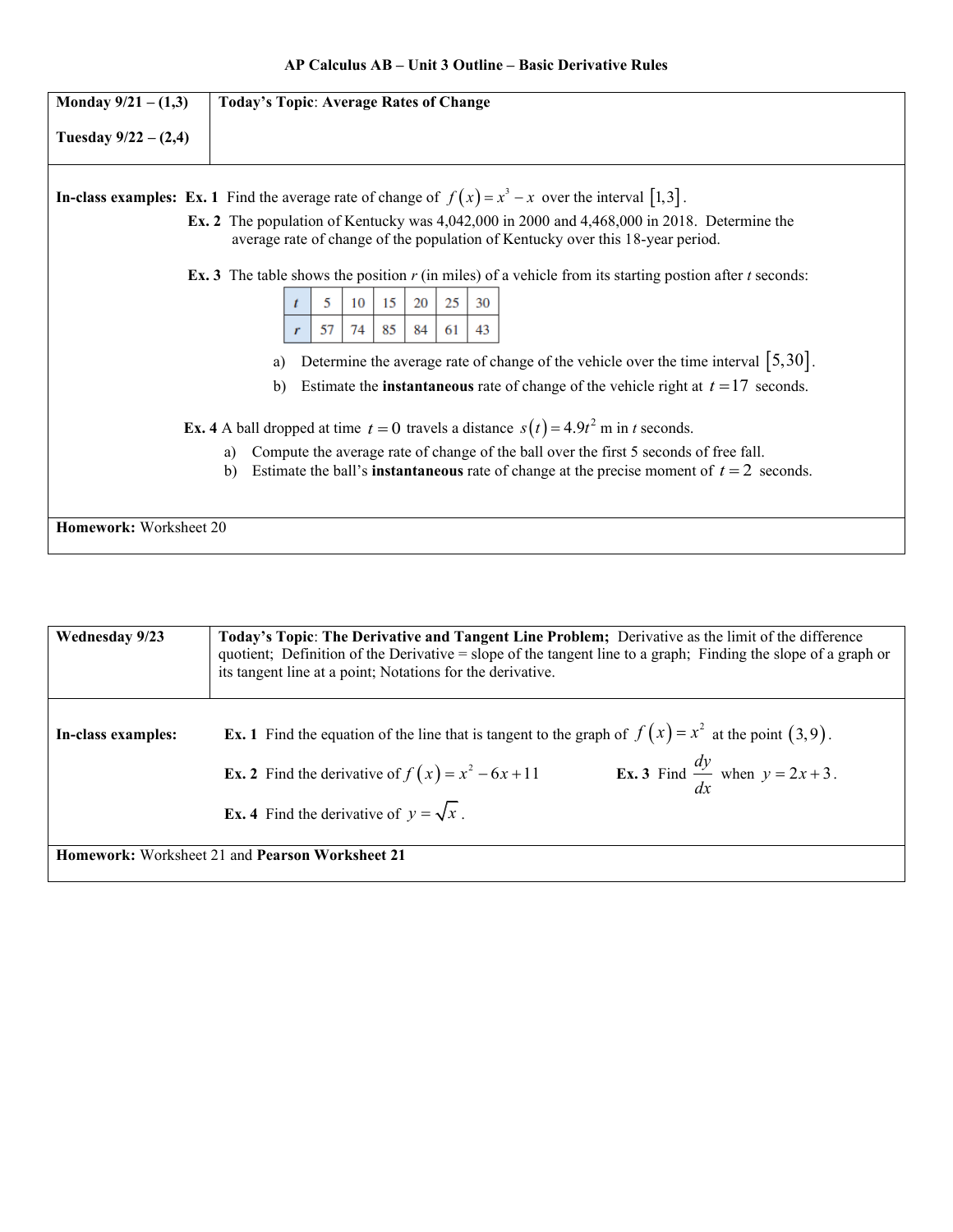**Thursday 9/24 Today's Topic: The Power Rule** – In the next few weeks we will be learning how to find the derivative of a number of different types of functions. Today, we will look at constant functions and functions that involve  $a \cdot x^n$ . **Remember:** Finding the derivative means that we are finding the slope of a function. **In-class examples:** Differentiate each function. Label each function appropriately (i.e.  $y' =$  \_\_\_ or  $f'(x) =$  \_\_\_\_  $)$ **Ex. 1** a)  $f(x) = x^2 - 6x + 11$ b)  $y = \frac{2}{x}$ *t* = c)  $y = \sqrt{x}$ **Ex. 2** a)  $y = 3x^2 + 2x - 1$  b)  $f(x) = 4\sqrt{x} - \frac{1}{x}$ *x*  $= 4\sqrt{x} - \frac{1}{x}$  c)  $h(t) = -5t^{-3} + \frac{5}{3\sqrt{t^4}}$  $h(t) = -5t^{-3} + \frac{3}{\sqrt{14}} - 5t + 4$ *t*  $=-5t^{-3}+\frac{3}{2\sqrt{4}}-5t+4$ d)  $s(t) = -16t^2 + 16t + 32$  e)  $s(t) = -4.9t^2 + 120t$ **Ex. 3** Find the slope of  $f(x) = x^3 + 3x - 1$  at  $x = 2$ . **Homework:** Worksheet 22 and **Pearson Worksheet 22**

| Friday 9/25                                                   |  | Today's Topic: We will be using the Power Rule in order to find equations of tangent lines. We will<br>also be determining the points at which a graph has a horizontal tangent line                                                                                                                                                            |
|---------------------------------------------------------------|--|-------------------------------------------------------------------------------------------------------------------------------------------------------------------------------------------------------------------------------------------------------------------------------------------------------------------------------------------------|
|                                                               |  | <b>In-class examples:</b> Ex. 1 Find an equation for the line tangent to the curve $f(x) = x^3 + 2x^2 - 4x + 1$ at the point $(1,0)$<br>Ex. 2 Find the equations of the tangent and normal lines to the graph of $f(x) = x^3 - 3x + 2$ when $x = 2$ .<br>Ex. 3 For what value(s) of x does $y = x^4 - 4x^2 + 1$ have a horizontal tangent line? |
| <b>Homework:</b> Worksheet 23 and <b>Pearson Worksheet 23</b> |  |                                                                                                                                                                                                                                                                                                                                                 |

| Monday 9/28                                                                             | Today's Topic: The Package Rule - We will be using this rule to find the derivate of composite functions                                                                   |
|-----------------------------------------------------------------------------------------|----------------------------------------------------------------------------------------------------------------------------------------------------------------------------|
|                                                                                         |                                                                                                                                                                            |
|                                                                                         | in the form of $f(x) = a \cdot \boxed{stuff}^n$ , where the $\boxed{stuff}$ is some function other than x.                                                                 |
|                                                                                         |                                                                                                                                                                            |
|                                                                                         |                                                                                                                                                                            |
|                                                                                         |                                                                                                                                                                            |
|                                                                                         |                                                                                                                                                                            |
|                                                                                         | In-class examples: Find the derivative of each of the following:                                                                                                           |
|                                                                                         |                                                                                                                                                                            |
|                                                                                         | <b>Ex.</b> 1 $f(x) = (3x^2 - 4x + 1)^3$ <b>Ex.</b> 2 $y = (\frac{1}{2}x^2 - x^{\frac{1}{2}})^3$ <b>Ex.</b> 3 $f(x) = \sqrt[3]{(x^2 - 1)^5}$ <b>Ex.</b> 4 $f(x) = \sin^3 x$ |
|                                                                                         |                                                                                                                                                                            |
|                                                                                         |                                                                                                                                                                            |
|                                                                                         |                                                                                                                                                                            |
| <b>Ex. 5</b> Find the equation of the normal line to $f(x) = \sqrt{x-1}$ when $x = 5$ . |                                                                                                                                                                            |
|                                                                                         |                                                                                                                                                                            |
|                                                                                         |                                                                                                                                                                            |
| Homework: Worksheet 24 and Pearson Worksheet 24 (Do Not Simplify)                       |                                                                                                                                                                            |
|                                                                                         |                                                                                                                                                                            |
|                                                                                         |                                                                                                                                                                            |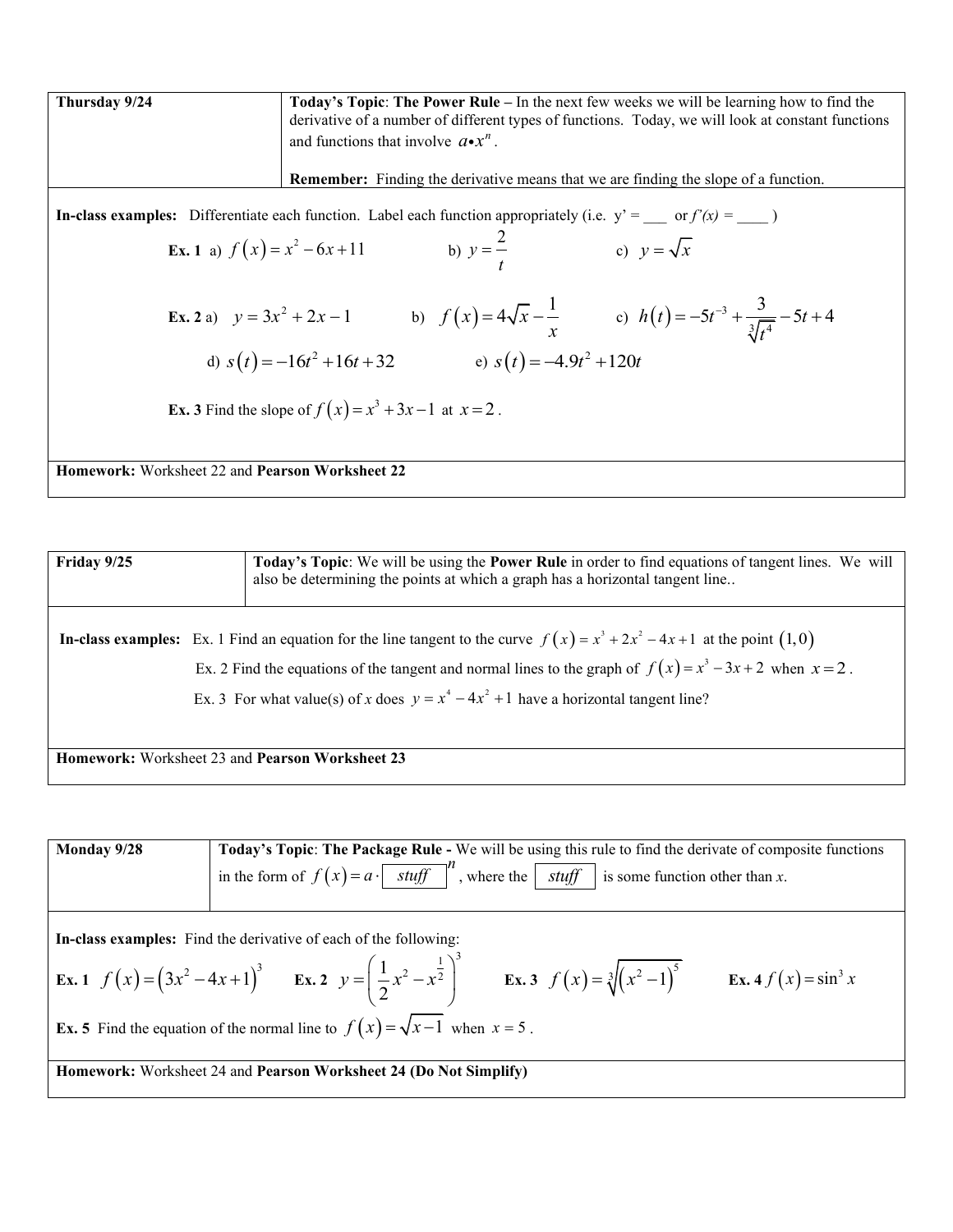| Tuesday 9/29                                                      | <b>Today's Topic: Product and Quotient Rules</b> "Boxes and Triangles" - To find the derivative of a<br>function using the Product and Quotient Rules. |
|-------------------------------------------------------------------|--------------------------------------------------------------------------------------------------------------------------------------------------------|
| In-class examples:                                                |                                                                                                                                                        |
| <b>Ex.</b> 1 Find $\frac{dy}{dx}$ if $y = (2x+1)(x^2-2)$          | <b>Ex. 2</b> Find $f'(x)$ if $f(x) = \frac{x^2 - 1}{x^2 + 3x + 2}$                                                                                     |
| <b>Ex.</b> 3 Find $f'(x)$ for $f(x) = x^2(x-2)^4$ .               |                                                                                                                                                        |
|                                                                   |                                                                                                                                                        |
| Homework: Worksheet 25 and Pearson Worksheet 25 (Do Not Simplify) |                                                                                                                                                        |

| Today's Topic: Quiz - Avg ROC, Derivative (Limit Definition), Power Rule, Equation of Tangent       |  |
|-----------------------------------------------------------------------------------------------------|--|
|                                                                                                     |  |
| <b>Derivative Using a Calculator</b>                                                                |  |
|                                                                                                     |  |
| <b>In-class Example:</b> For $f(x) = x^3 - 3x + 7$ , evaluate $f'(\frac{2}{3})$ using a calculator. |  |
|                                                                                                     |  |
| <b>Homework:</b> Worksheet 26 and <b>Pearson Quiz – Basic Derivatives</b>                           |  |
| Line                                                                                                |  |

| Thusday 10/1                                                                                                                                                                                                    | Today's Topic: Derivatives Using Tables/ Derivatives on the Calculator |
|-----------------------------------------------------------------------------------------------------------------------------------------------------------------------------------------------------------------|------------------------------------------------------------------------|
| In-class examples: Ex. 1 Let $f(x)$ and $g(x)$ be differentiable functions with the values for $f(x)$ , $g(x)$ , $f'(x)$ , and $g'(x)$ as shown in the table below.                                             |                                                                        |
| $\begin{array}{r rrrrrr}\n x & f(x) & f'(x) & g(x) & g'(x) \\ \hline\n & 1 & 6 & 4 & 2 & 5 \\ \hline\n & 2 & 9 & -2 & 3 & 1 \\ \hline\n & 3 & 10 & 4 & 4 & 7 \\ \hline\n & 4 & -1 & -3 & 6 & 8\n\end{array}$ \n |                                                                        |
| Determine each of the following values:                                                                                                                                                                         |                                                                        |
| a) $h(x) = f(x) + g(x)$ . Find $h'(1)$ .                                                                                                                                                                        |                                                                        |
| b) $p(x) = f(x) \cdot g(x)$ . Find $p'(1)$ .                                                                                                                                                                    |                                                                        |
| c) $q(x) = \frac{f(x)}{g(x)}$ . Find $q'(3)$ .                                                                                                                                                                  |                                                                        |
| d) $r(x) = [f(x)]^4$ . Find $r'(1)$ .                                                                                                                                                                           |                                                                        |
| e) $c(x) = f(g(x))$ . Find $c'(3)$ .                                                                                                                                                                            |                                                                        |
| Homwork: Workshop 37                                                                                                                                                                                            |                                                                        |